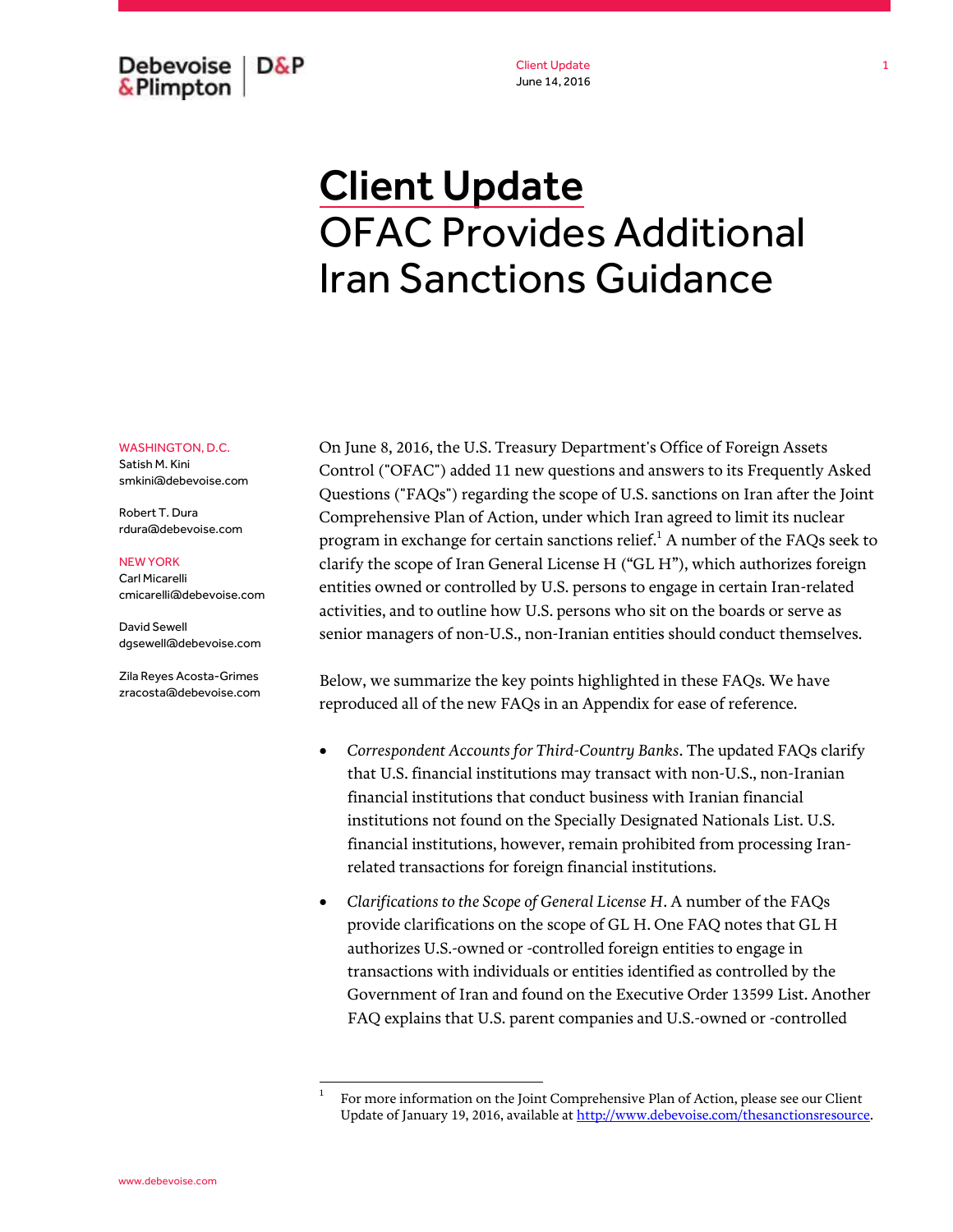

foreign entities may alter their policies and procedures to allow the foreign entity to establish a physical presence inside Iran.

- *Determination of When a Foreign Company Is Owned or Controlled by a U.S. Person for Purposes of GL H*. In one of the new FAQs, OFAC clarifies that an entity established or maintained outside the United States is generally considered owned or controlled by a U.S. person (for purposes of GL H) if, in the aggregate, one or more U.S. persons hold 50% or greater equity interest by vote or value in the entity or if one or more U.S. persons hold a majority of seats on the entity's board. OFAC would not, however, regard a non-U.S. company that is publicly traded or whose ownership interests are widely dispersed to be owned or controlled by a U.S. person merely because U.S. persons, in the aggregate, passively hold more than 50 percent of the shares of such entity but no one U.S. person holds a controlling share in the company.
- *U.S. Persons Serving on the Board or in a Senior Management Capacity of a Non-U.S., Non-Iranian Entity*. The FAQs affirm that U.S. persons may serve on the board or as a senior manager of a non-U.S., non-Iranian entity, even if the entity transacts with Iranian persons that are not on the SDN List. U.S. persons generally must be walled off or "ring-fenced" from Iran-related business, and OFAC recommends that such institutions consider instituting a "blanket recusal policy" (as opposed to relying on case-by-case abstentions) to segregate U.S. persons from Iran-related business. This generally confirms what many companies have regarded as best practices for avoiding U.S. director and officer involvement with Iran-related transactions.

\* \* \*

For e-mail updates on sanctions developments, please subscribe to the Debevoise & Plimpton Sanctions Alert, a monthly summary of developments in economic and trade sanctions. To subscribe, please e-mai[l sanctions@debevoise.com](mailto:sanctions@debevoise.com?subject=Please%20subscribe%20me%20to%20the%20Sanctions%20Alert) or sign up at the **Insights Subscribe Page** on our website. The Firm's sanctions-related publications may also be found at **The Sanctions Resource** page on our website.

Please do not hesitate to contact us with any questions.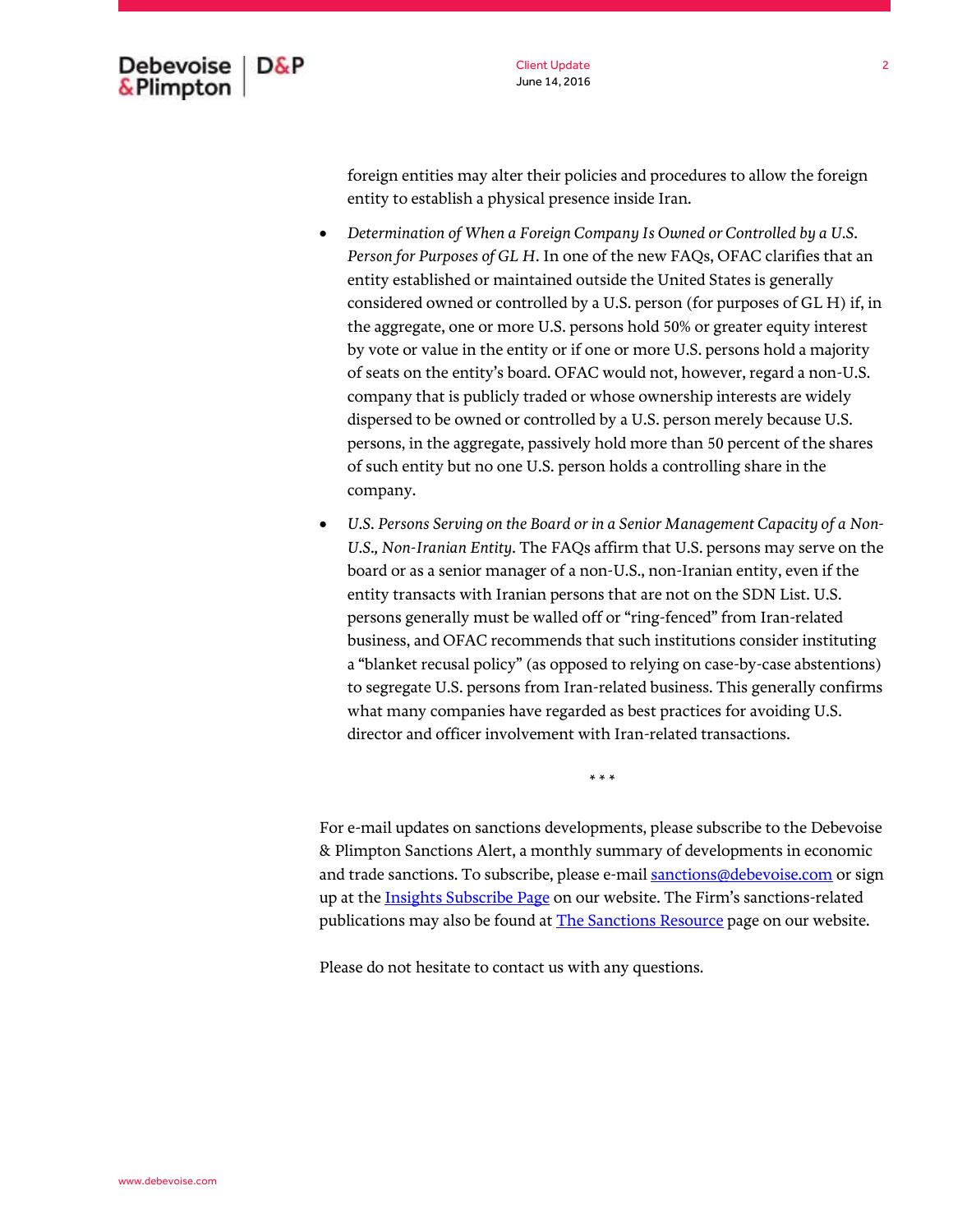Debevoise  $D\&P$ & Plimpton

Client Update June 14, 2016

## APPENDIX

### **C. FINANCIAL AND BANKING MEASURES**

**C. 15. Can U.S. financial institutions transact with, including by opening or maintaining correspondent accounts for, non-U.S., non-Iranian financial institutions that maintain correspondent banking relationships with Iranian financial institutions that are not on the SDN List?**

Yes. U.S. financial institutions can transact with, including by opening or maintaining correspondent accounts for, non-U.S., non-Iranian financial institutions that maintain correspondent banking relationships or otherwise transact with Iranian financial institutions that are not on the SDN List. It remains prohibited, however, for non-U.S. financial institutions to route Iranrelated transactions through U.S. financial institutions or involve U.S. persons in such transactions, unless the transactions are exempt from regulation or authorized by OFAC. Non-U.S., non-Iranian financial institutions should have appropriate systems and controls to ensure that they do not route Iran-related transactions through U.S. financial institutions, unless the transactions are exempt from regulation or authorized by OFAC.

**C. 16. Can a non-U.S., non-Iranian entity (including a non-U.S., non-Iranian financial institution) engage in transactions with Iranian persons not on the SDN List even though one or more U.S. persons serve on that entity's Board of Directors or as senior managers (e.g., Chief Executive Officer, Chief Financial Officer, Chief Operating Officer, Chief Compliance Officer)? Must these U.S. persons be recused or "walled off" from the entity's Iran-related business?**

The presence of one or more U.S. persons on the Board of Directors or serving as a senior manager of a non-U.S., non-Iranian entity does not necessarily preclude that entity from transacting with Iranian persons that are not on the SDN List. Unless authorized by OFAC, however, U.S. persons must be walled off or "ringfenced" from Iran-related business because, with limited exceptions, U.S. persons continue to be broadly prohibited from engaging in or facilitating transactions or dealings with Iran or its government. The prohibitions on the exportation or reexportation of services to Iran and facilitation have been in place for decades, and are consistent with prohibitions applied across a range of U.S. sanctions programs administered by OFAC.

Non-U.S., non-Iranian entities establishing policies regarding how to wall off the U.S. persons from the institution's Iran-related business should consider instituting a blanket recusal policy (as opposed to case-by-case abstentions,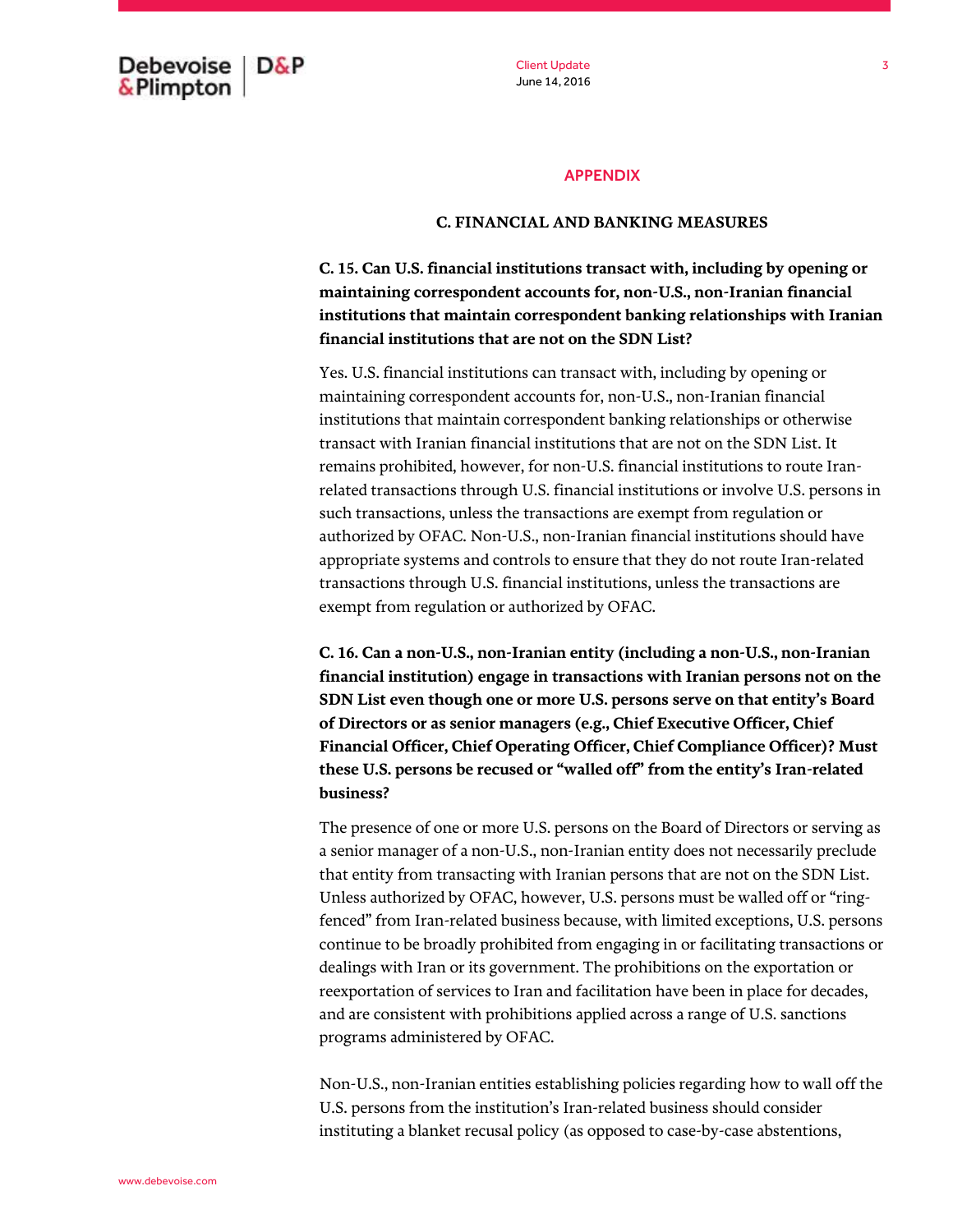which, depending on the facts and circumstances, could be considered a prohibited facilitation and/or export of services under the ITSR) for U.S. person directors, senior managers and other employees with respect to Iran-related matters. The institution of a blanket recusal policy requiring that all U.S. person employees of a non-U.S., non-Iranian entity not be involved in Iran-related activities would not be considered prohibited activity under the ITSR. In instances where national laws prohibit the recusal of a U.S. person executive from the decision-making processes of his or her non-U.S. employer, including those involving Iran-related business, the executive or employer should consult with their counsel and/or approach OFAC for additional guidance.

#### **K. FOREIGN ENTITIES OWNED OR CONTROLLED BY U.S. PERSONS**

**K. 14. Does GL H authorize a U.S. person to alter its policies and procedures, or the policies or procedures of its owned or controlled foreign entity, to allow the U.S.-owned or -controlled foreign entity to establish a physical presence inside Iran?**

Yes. GL H authorizes a U.S. parent to alter its policies and procedures, and/or the policies and procedures of its owned or controlled foreign entity, to allow the U.S.-owned or -controlled foreign entity to establish a physical presence inside Iran. U.S.-owned or -controlled foreign entities, however, continue to be prohibited from the exportation, reexportation, sale or supply, directly or indirectly, from the United States of any goods, technology or services if the items are destined for Iran or the Government of Iran at the time they leave the United States (see FAQs K.13 and M.9).

#### **K. 15. Are U.S.-owned or -controlled foreign entities considered U.S. persons?**

No. The term United States person or U.S. person, as it is defined in section 560.314 of the ITSR, means any United States citizen, permanent resident alien, entity organized under the laws of the United States or any jurisdiction within the United States (including foreign branches), or any person in the United States. Although U.S.-owned or -controlled entities are subject to the prohibitions of the ITSR pursuant to section 560.215 (and eligible for the authorizations of GL H), they are not considered U.S. persons under the ITSR.

## **K. 16. Does GL H authorize U.S.-owned or -controlled foreign entities to engage in transactions with individuals and entities on the E.O. 13599 list?**

Yes. GL H authorizes U.S.-owned or -controlled foreign entities to engage in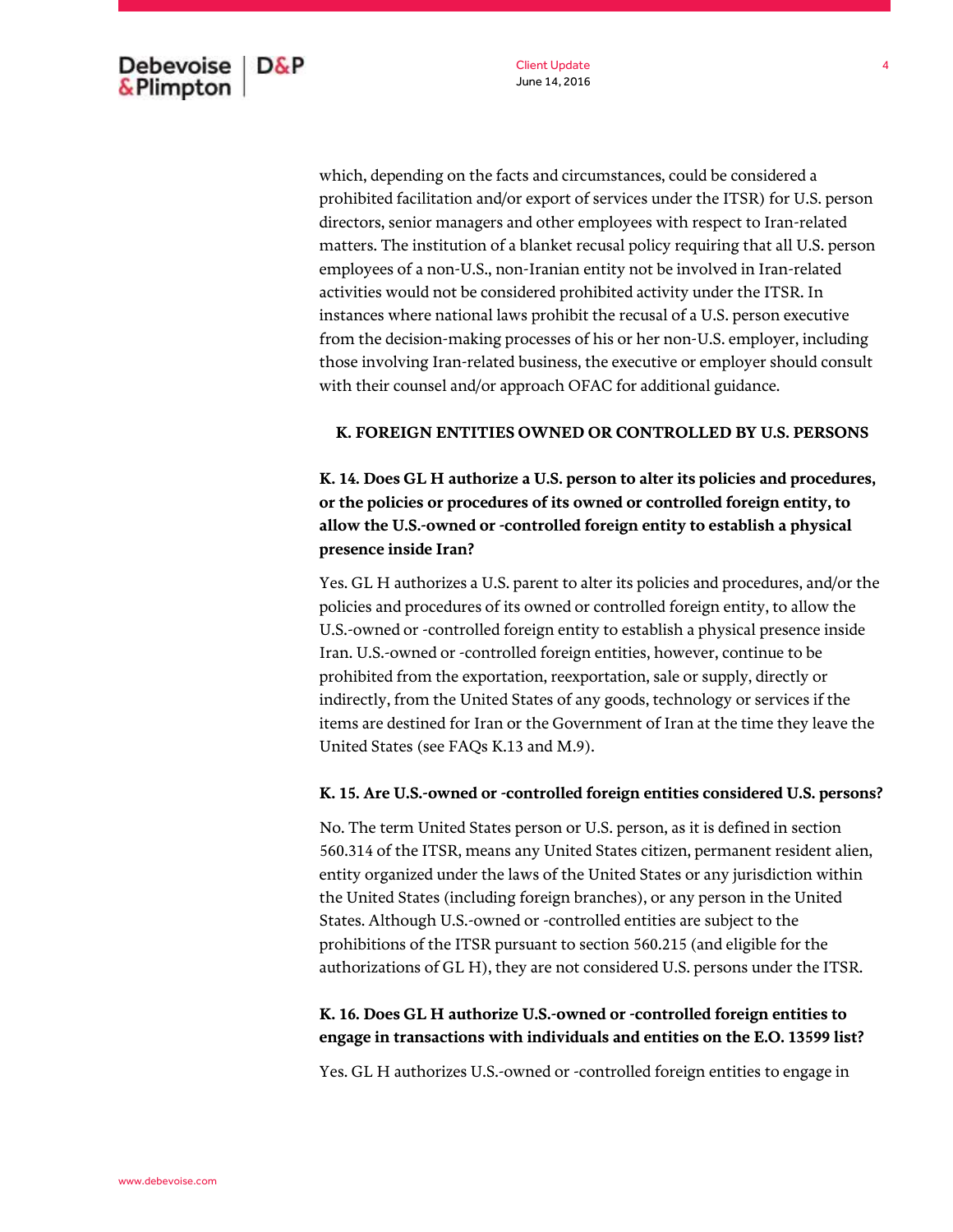

transactions with individuals and entities on the E.O. 13599 List that are within the scope of the general license (see FAQ I.2 for additional information on the E.O. 13599 List).

**K. 17. Does OFAC aggregate the interests of multiple U.S. persons in determining whether an entity established or maintained outside the United States is a U.S.-owned or -controlled foreign entity for purposes of GL H and section 560.215 of the ITSR?**

Yes, with certain exceptions. As a general matter, an entity established or maintained outside the United States is considered owned or controlled by a U.S. person if, in the aggregate, one or more U.S. persons hold(s) a 50 percent or greater equity interest by vote or value in the entity or if one or more U.S. persons hold(s) a majority of seats on the board of directors of the entity. A determination as to whether one or more U.S. persons otherwise control(s) the actions, policies or personnel decisions of a foreign entity is a fact-specific, caseby-case determination, but in making such a determination, OFAC would look to the aggregated ownership interests held, and indicia of control exercised, by all relevant U.S. persons. In the specific case of companies organized under the laws of a country other than the United States that are publicly traded or where ownership interests are otherwise widely dispersed, OFAC would not regard such an entity to be owned or controlled by a U.S. person if U.S. persons, in the aggregate, passively hold more than 50 percent of the shares of such entity but no one U.S. person holds a controlling share in the company. However, such a company could still be considered a U.S.-owned or -controlled foreign entity to the extent one or more of the other criteria for ownership or control are met.

# **K. 18. In cases where multiple U.S. persons, in the aggregate, own or control a foreign entity, are U.S. persons authorized under GL H to amend the policies and procedures of stakeholding U.S. companies and the policies and procedures of the U.S.-owned or -controlled foreign entity?**

Yes. In cases where U.S. persons, in the aggregate, own or control a foreign entity, U.S. persons are permitted to amend the policies and procedures of U.S. entities that own a portion of the U.S.-owned or -controlled foreign entity, as well as the policies and procedures of the U.S.-owned or -controlled foreign entity, to the extent necessary to allow the U.S.-owned or -controlled foreign entity to engage in transactions with Iran that are authorized under GL H (see FAQ K.6 for additional details on the extent to which U.S. persons can engage in altering policies and procedures related to transactions with Iran).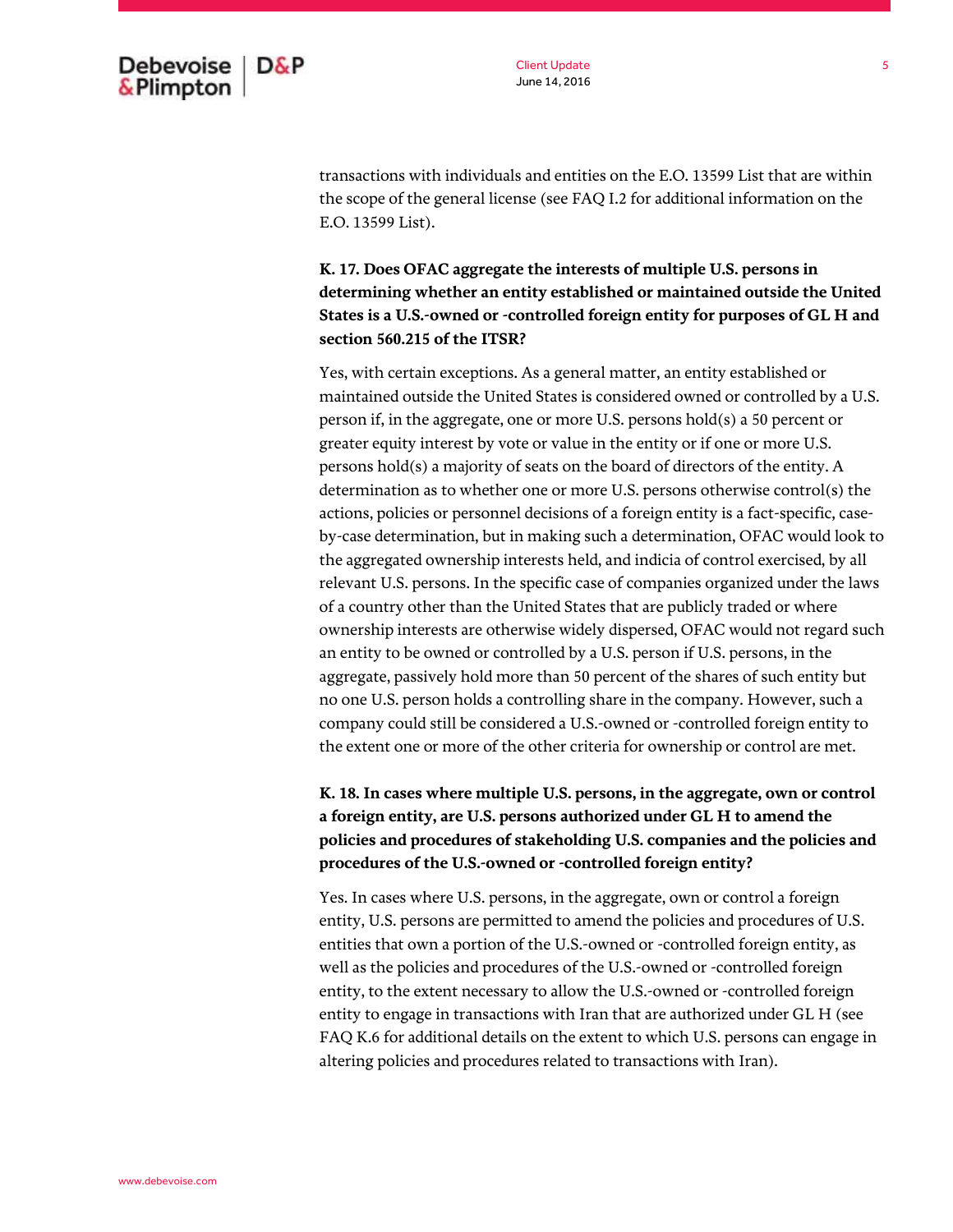## **K. 19. Does GL H authorize a U.S. person to establish or alter the operating policies and procedures of a United States entity or a U.S.-owned or -controlled foreign entity more than once?**

Yes. A U.S. person can undertake additional changes to such operating policies and procedures so long as the changes are not with respect to, or for the purpose of facilitating, any particular Iran-related transaction(s) by the U.S.-owned or -controlled foreign entity.

**K. 20. Must U.S. persons employed by or serving on the Board of Directors of a U.S.-owned or -controlled foreign entity be recused or "walled off" from all Iran-related business of that entity? Can U.S. person employees simply abstain from voting on Iran-related matters?**

In general, unless authorized by OFAC, U.S. persons employed by or serving on the board of directors of a U.S.-owned or -controlled foreign entity (or any other foreign entity) must be recused or "walled off" from all Iran-related business of that entity, except for certain limited activities with respect to Iran that are authorized under section (a) of that GL (see FAQs K.8 and K.9).

U.S. persons are authorized under GL H to allow for such a recusal through the establishment or alteration of policies and procedures of their owned or controlled foreign entities. U.S.-owned or -controlled foreign entities (and other foreign entities) should consider instituting a blanket recusal policy (as opposed to case-by-case abstentions, which, depending on the facts and circumstances, could be considered a prohibited facilitation and/or export of services under the ITSR) for U.S. person directors, managers and other employees with respect to Iran-related matters (see FAQ C.16).

# **K. 21. Must the U.S. parent company of a U.S.-owned or -controlled foreign entity engaging in transactions with Iran pursuant to GL H remove itself from all day-to-day operations of its owned or controlled foreign entity, or just those related to Iran?**

If a U.S. parent company's owned or controlled foreign entity engages in transactions with Iran pursuant to GL H, and also conducts transactions with other non-sanctioned jurisdictions, the U.S. parent company and its board members, senior management and employees may continue to be involved in the U.S.-owned or -controlled foreign entity's day-to-day operations with nonsanctioned jurisdictions.

**K. 22. Can a U.S. person receive reports from its owned or controlled foreign entities that detail transactions conducted pursuant to GL H, including**